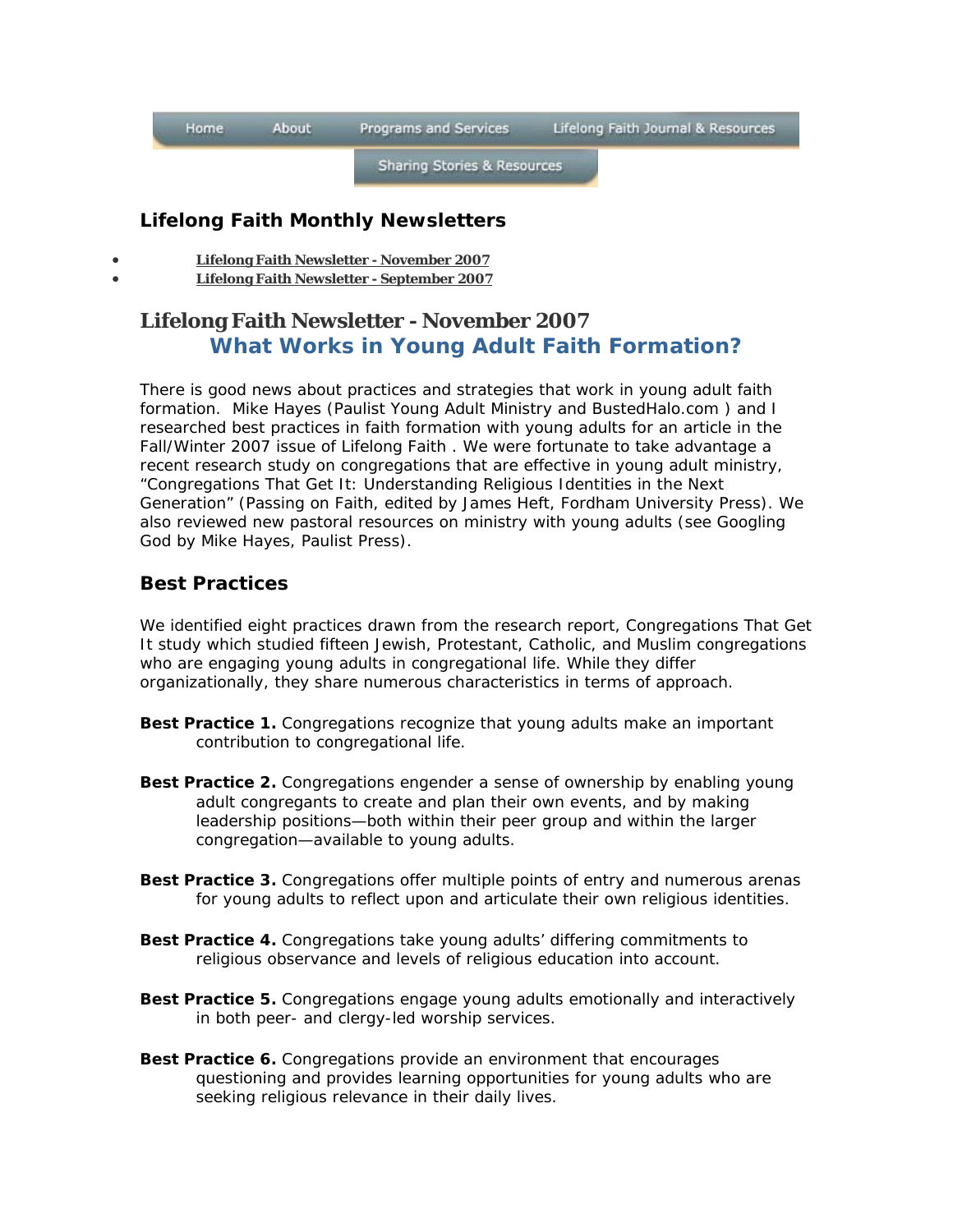- **Best Practice 7.** Congregations encourage young adults to think critically and analytically about religious tradition and to articulate similarities and differences among traditions, so that they deepen a sense of self as a member of their own faith tradition.
- **Best Practice 8.** Congregational leaders are accessible and engaging, serve as role models for young adults, provide personal and religious guidance to young adults, and show genuine interest in young adults as individuals.

## **Strategies for Young Adult Faith Formation**

#### **Strategy 1. Integrate young adults fully into the ministries and leadership roles of the congregation.**

One strategy that every congregation can undertake is to invite young adults into ministry and leadership positions in the congregation, and provide the appropriate formation and training necessary for these roles. It is essential that the invitation is *personal* and matches the interests and talents of young adults with ministry/leadership opportunities. Begin by developing an inventory of possibilities, then a strategy for invitation and involvement. Consider all of the church's ministries—liturgy, education, justice and service/outreach, and so on—as well as the variety of groups, such as support groups, small faith sharing groups, and enrichment groups (marriage, family). In addition to congregational leadership roles, young adults should be encouraged to take on leadership roles in young adult groups and programs.

Make sure that before any involvement with ministry or leadership, there is an opportunity for formation and training. This can provide a study-action model to prepare young adults for their particular ministry or leadership role through study (e.g., workshops, courses, or small group learning) accompanied by actual involvement in their ministry or leadership role. This type of learning involves a continuous cycle of study-action-study-action, as the young adults' involvement in action generates new needs for learning.

### **2. Offer opportunities specifically designed for young adults to study the Bible and Christian tradition, then apply it to life in an environment that promotes relationship building and encourages questioning.**

To reach the diversity of young adults and their learning needs, congregations can offer a variety of learning models, including independent learning, small group learning, and large group learning.

• **Independent Learning**. With the increasing number and variety of audio and video podcasts and online learning courses and resources, independent learning offers a 24/7 approach to religious education for busy young adults. Congregations can serve as guide to helping adults find the best learning format and content to address their learning needs. Church web sites can provide learning resources, as well as link young adults to other online sources. For examples, check out the audio and video podcasts in iTunes and iTunes university, the e-courses at Spirituality and Practice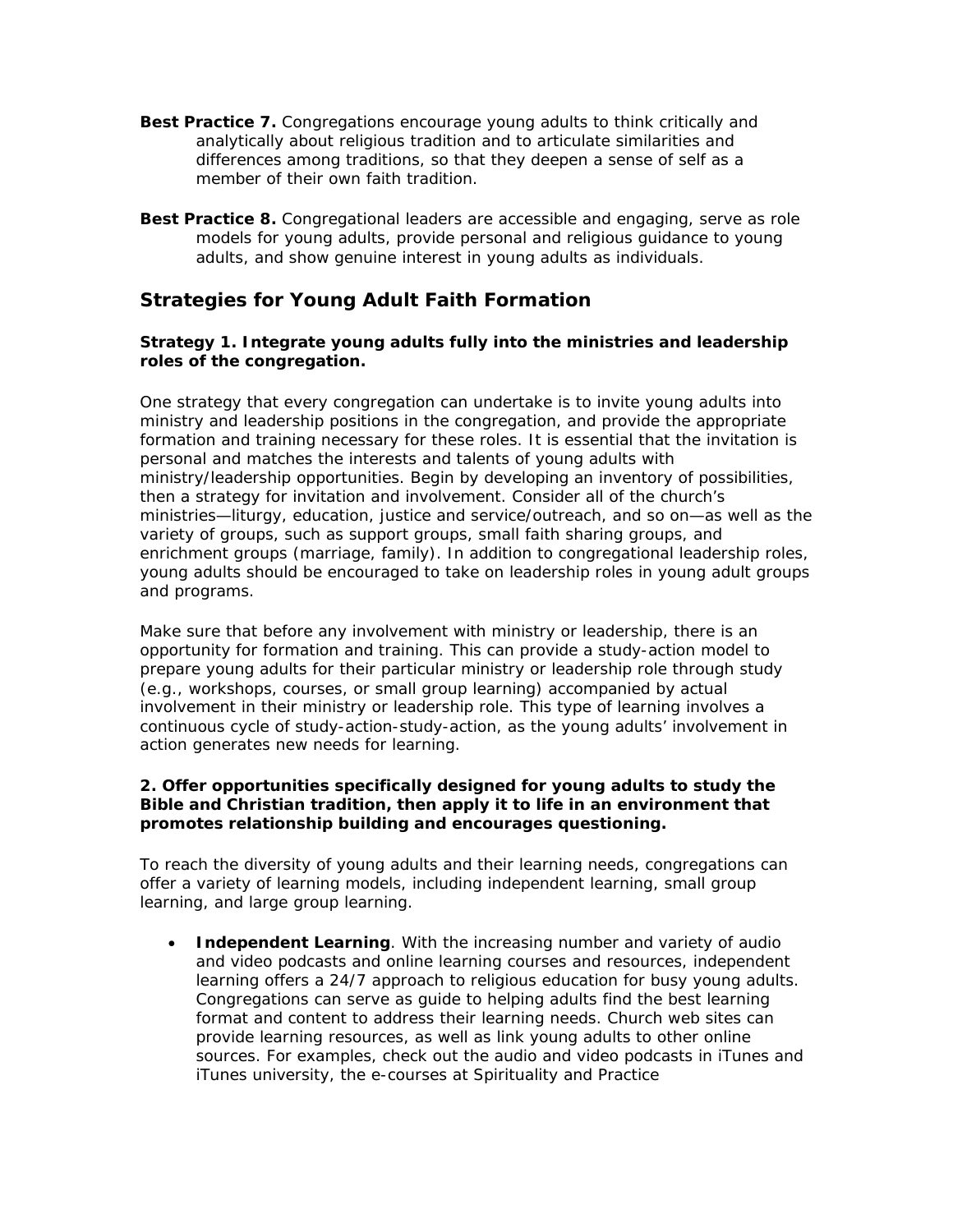(www.spiritualityandpractice.com), and online magazines and learning centers such as BustedHalo.com. (www.bustedhalo.com).

- **Small Group Learning**. Probably the most popular young adult learning process, small group learning formats provide an excellent way to address the diversity of young adult learning needs by organizing a variety of small groups with each one targeted to a particular learning need or topic. Small group learning formats also provide lots of flexibility in schedule and location. Groups can meet at times and places that best fit their lives, such as weekly breakfast at a local restaurant or for coffee at a local Starbucks. Small groups create an accepting environment in which new relationships can be formed. It is not always necessary for the congregation to sponsor small group programs. Congregational leaders can provide resources, support, and training for leaders, thereby enabling adults to organize their own small groups. Small group learning can take many different forms, including:
- 1. Discipleship or faith sharing groups: Bible study groups, theological formation study groups, theme or issue-oriented study groups , Sunday lectionarybased faith sharing groups, book study club
- 2. Practice-focused groups: prayer and spiritual disciplines, service/faith in action
- 3. Special interest groups: support groups (e.g., single women, newly married couples, cancer survivors)
- 4. Ministry groups: groups engaged in leadership and ministry within the congregation or to the community of which study is a part of their work

### **Examples**

Small "missional communities," formed in neighborhoods and apartment complexes, are at the heart of Axis, which is the name of Willowcreek Community Church's young adult ministry. These groups seek to build community by bringing God's love, compassion, justice, and service to the world around them. Here, young adults connect with one another and delve deeper into the concept of community at weekly table experiences, where they share a meal with their neighbors, study Scripture, and pray together. Axis groups are also involved in regular service to those in need. Small groups connect monthly at the Axis Experience, worshipping God within community through their own unique expression, especially through the arts. The Axis community sits together at Saturday evening worship and usually hangs out afterwards for a movie, dinner, etc.

The "God Talk" Book Club (Basilica of Saint Mary, Minneapolis) offers an opportunity for learning and discussion about theology and life in a context that is always mindful of who God is. This group allows young adults to engage in dialogue about the topics of the day while asking the question: "Does this reflect our theology of God?" Young adults explore a variety of themes related to their understanding of God and their relationship with God, and the implications of that relationship in their larger life experience. While participants are encouraged to read the books, all are invited to come share some wine and conversation while discussing their thoughts about God and life today.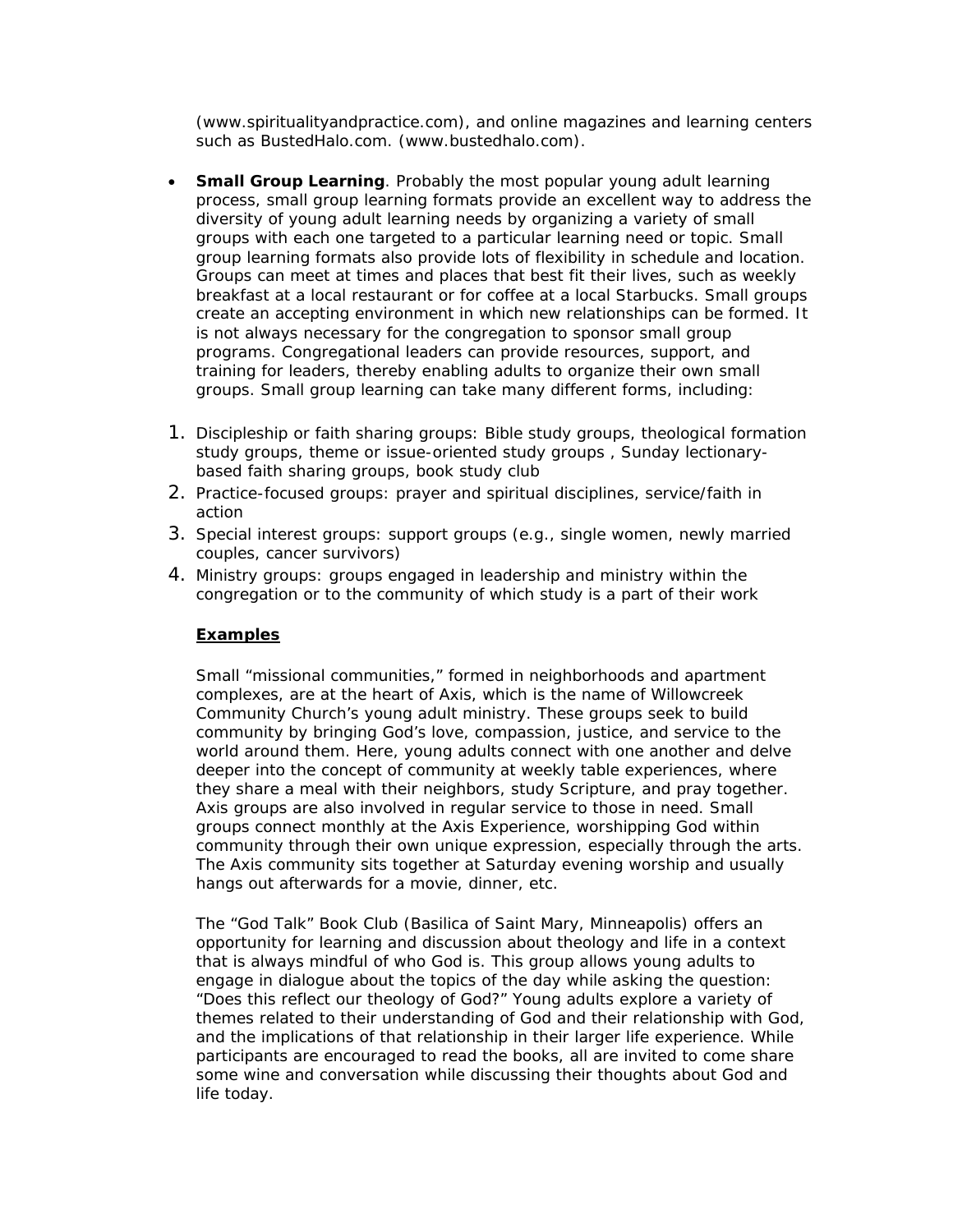- **Large Group Learning**. Large group learning formats provide a way to serve a large number of adults around learning needs and topics that appeal to a wide audience. Large group learning programs can be offered jointly with other churches. Large group learning formats include:
- 1. Multi-session programs (e.g., offering multi-week courses on theological themes, books of the Bible, youth adult life issues)
- 2. One-session program (e.g., offering a monthly session on theological or spiritual formation)
- 3. Speaker series (e.g., offering multi-evening or multi-week program focused around a particular theological themes, Christian practices, young adult life issues, or current events)
- 4. Round table discussions after Sunday worship (e.g., exploring the Sunday Scripture readings in age groups or intergenerational groups with refreshments)
- 5. Workshops (e.g., offering one day programs targeted to specific life issues, such as relationships, work, career, transitions)
- 6. Film festivals (e.g., exploring key themes in movies, such as relationships, social issues, and meaning in life, with a Christian perspective)
- 7. Conferences (e.g., participating in regional church-sponsored conferences)

### **Examples**

Theology on Tap is one of the most popular young adult faith formation programs in the Catholic Church today. Begun in Chicago and now offered through the country, Theology on Tap is a four-week summer program for young adults—women and men in their 20s and 30s, married or single. It features a speaker and open discussion, and is usually held in an outside venue such as a restaurant or club. The purpose of Theology on Tap is threefold: 1) to find and invite young adults to gather with their peers for a great experience of Catholicism, 2) to share the rich traditions of our faith with this generation, and 3) to create a forum for young adults to address and discuss their issues, questions, and concerns (faith formation, spiritual growth, and community building) . For more information about Theology on Tap, go to: www.yamchicago.org or RENEW International: www.renewintl.org.

Sunday Night Live at the Basilica of Saint Mary in Minneapolis strives to nourish Catholics in their 20s and 30s by inviting them to seek a meaningful connection with a spiritual community of peers. Monthly gatherings are held after the 6:30 p.m. Sunday Mass and explore in a discussion format various issues regarding faith and everyday life, such as "Materialism and God," "Making the Invisible Visible: Sacramental Exploration," "Separated at Birth: A Deeper Look into Islam," and "This Ain't No Garden of Eden: Environmental Issues."

#### **3. Develop faith formation around young adult milestones and life transitions.**

Marriage, baptism, moments of sickness (personal, family, friends), the death of a loved one, and life decisions are all important milestones or life transitions that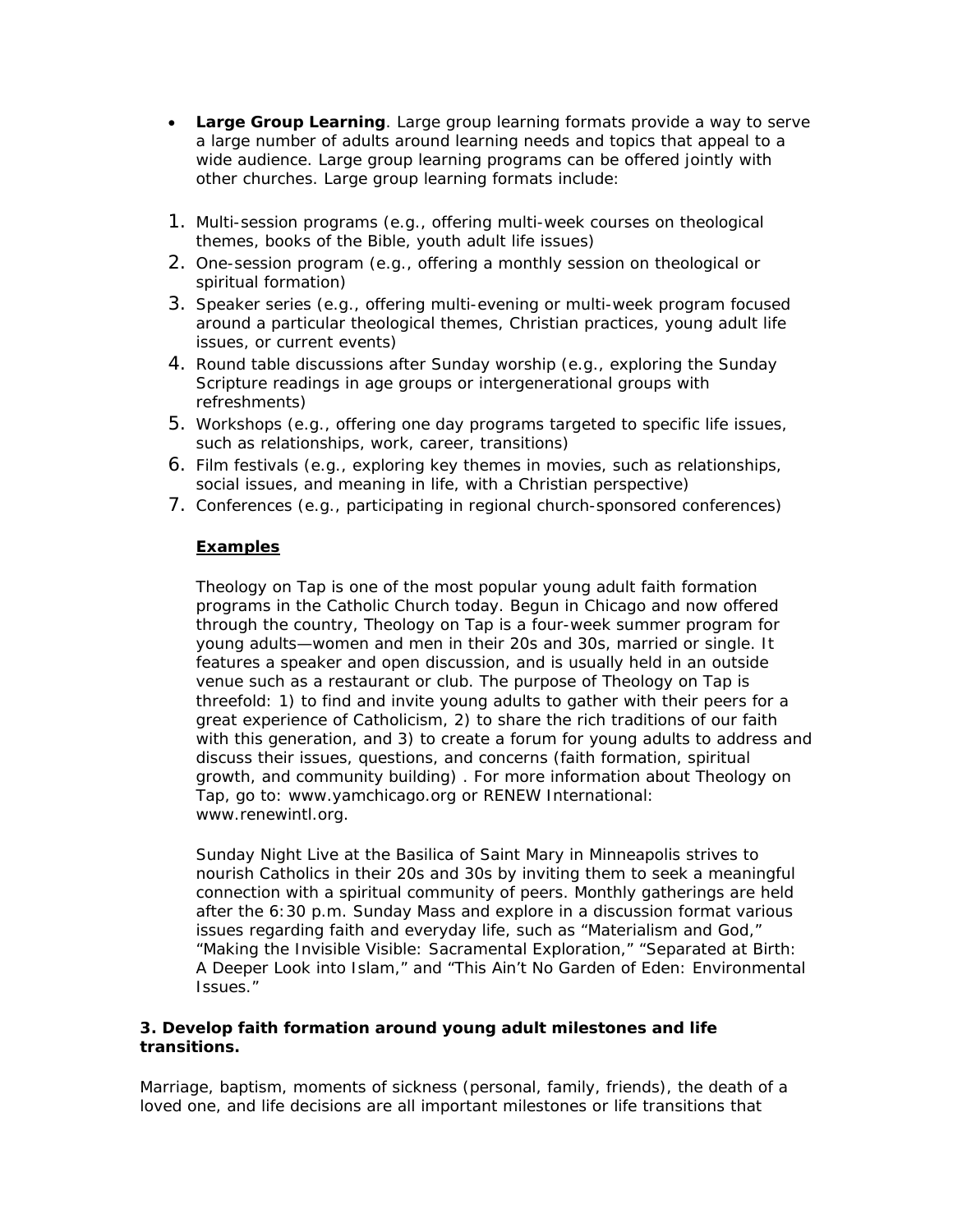provide an excellent opportunity for young adult faith formation. Very often these are "moments of return" when young adults who have not been involved in church life for a while return to the church for a ritual experience, family celebration, religious perspective on life's transitions, encouragement, and/or comfort and support. This is a great opportunity to nurture the faith of young adults *and* welcome them back into the life of the faith community.

Congregations would do well to carefully plan: 1. the preparation for marking a milestone, 2. the experience of the milestone, and 3. follow-up after the milestone. A milestones plan includes congregational activities and individual/home activities. For example, developing a milestones plan for marriage could include the following elements:

- 1. Education: marriage course or workshop (theology, life skills, faith practices)
- 2. Ritual: preparation for the marriage ritual
- 3. Connection to the community: prayers at Sunday worship for the married couple (before and after the ceremony); a "Book of Blessings" from the congregation to the married couple with prayers and words of support and encouragement
- 4. Continued support: monthly married couples small group meeting; online resources for married couples at the parish web site, a free magazine subscription for the first year of marriage, monthly e-newsletter for married couples
- 5. Reunion: a reunion breakfast or dinner for newly married couples every six months for the first several years of marriage
- 6. Anniversary: celebrating marriage anniversaries each month at Sunday worship with a special remembrance and blessing; sending a note of congratulations and a prayer on the anniversary of marriage
- 7. Resources: Bible readings and reflections for married couples, prayers for a new couple, suggestions for starting a faith-filled home life, ways to be involved in the faith community, ways to be involved in service and justice ministries as a couple

### **4. Provide a variety of retreat and spiritual formation experiences.**

Retreats and/or spiritual formation programs are specialized programs that nurture the spiritual life of young adults. While spiritual formation can utilize individualized, small group, or large group learning models, there are several formats that are particular to spiritual formation, for example:

- 1. Online spiritual formation (www.sacredspace.ie, www.taize.fr, www.upperroom.org)
- 2. Mentoring with a spiritual director
- 3. Prayer group
- 4. Prayer breakfast
- 5. Church-based retreats: evenings, one-day, weekend
- 6. Advent and Lent retreat experiences
- 7. Retreat programs at local retreat houses.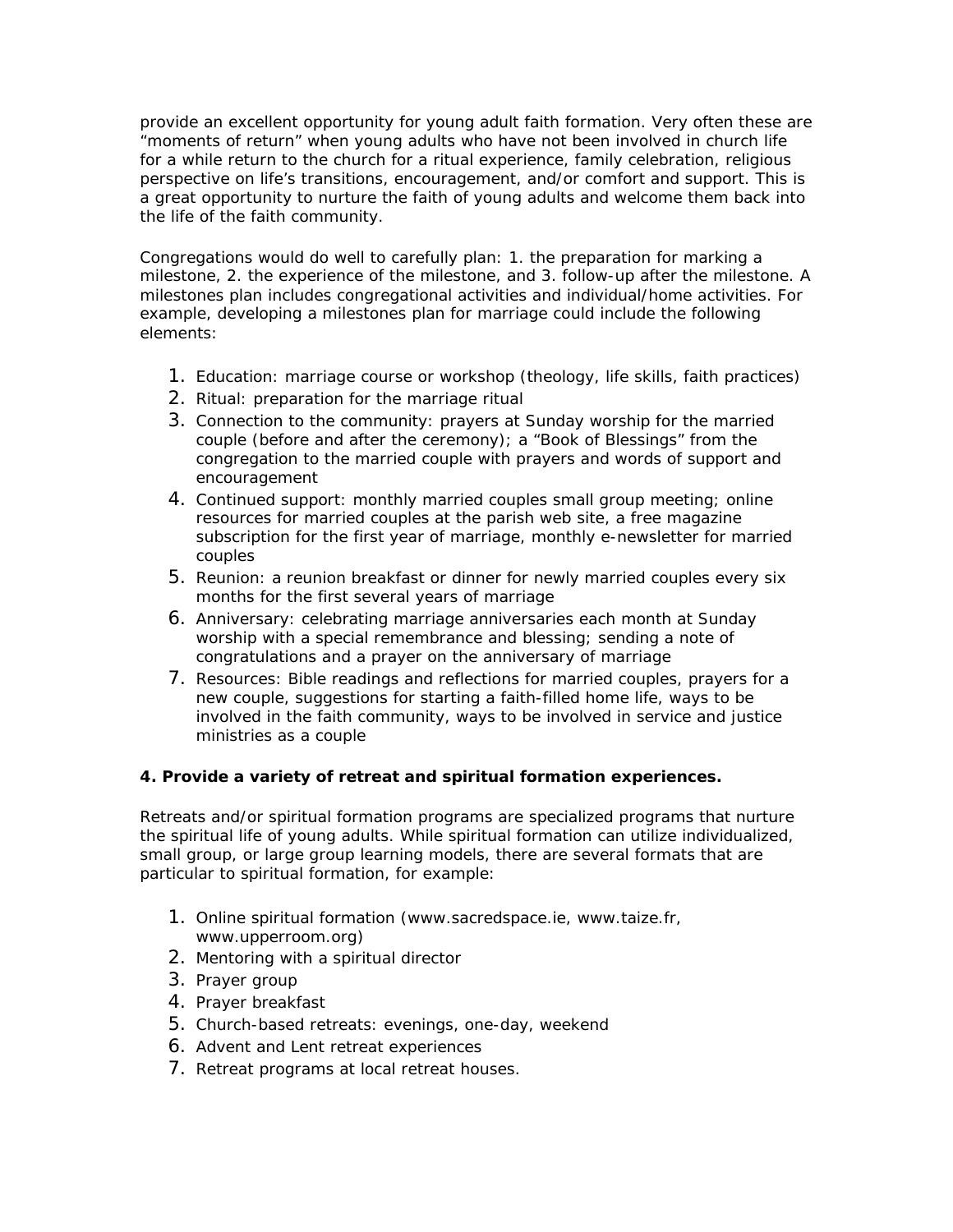Retreats are certainly one of the most popular and important formats for faith formation of young adults. Many congregations have weekend retreats for young adults once or twice a year as an integral element of their ministry with young adults. Retreat topics can address a wide range of young adult concerns and issues. Here are three descriptions of retreat programs:

#### *Life in the Balance*

(Marble Collegiate Church, New York City)

Do you work too much? Do you eat enough vegetables? How much time do you spend watching TV on the couch compared to praying and expanding your spiritual life? Our annual retreat will be a time to explore how we prioritize our lives and investigate the choices we make. We're going to dedicate time to helping balance every part of our being—mind, body, and soul—through directed activities and discussions.

#### *Prayer in Daily Life Retreat*

Many find it difficult to go away for a few days. Taking place amid one's daily activities, this retreat offers participants the chance to reflect, pray, and converse with a spiritual director. The directed prayer experience begins on a Sunday afternoon or evening with a gathering of all the participants. Then, during the week, everyone commits to pray for one half-hour daily (guidance provided!) and to meet with a director for one half-hour daily to talk about this experience of prayer. All the participants gather again on Friday evening to conclude the retreat.

#### *Come to the Quiet Retreat*

(Charis Ministries, Chicago)

The Charis silent, individually-directed weekend retreat is for young adults, married or single, seeking to deepen their relationship with God. Young adults meet each other on Friday evening before spending much of Saturday into Sunday in silent reflection. Young adults spend time one-on-one with a spiritual director to listen to where God's Spirit is moving in their prayer and in their life. As a group, they explore new ways to pray in the Ignatian tradition. Solitary and contemplative prayer time includes journaling, reading, scripture, walking the grounds, art, music, listening to your own thoughts and resting in your private room.

Spiritual formation is also available online. Websites like the Irish Jesuit's www.sacredspace.ie provides a quick ten-minute guided meditation based on the Ignatian *Examen* that young adults can do online. BustedHalo.com gives young adults one new article a day and speaks about merging everyday experience with an experience of spirituality.

#### **5. Engage young adults in short-term and long-term social justice and service projects, locally, nationally and globally.**

Social justice and service are essential, and very often life transforming, features of young adult faith and spirituality. Justice is an essential element of the Christian tradition that even the least religiously active young adult approves of. Success stories about young adults merging their faith with social action are found in all Christian churches.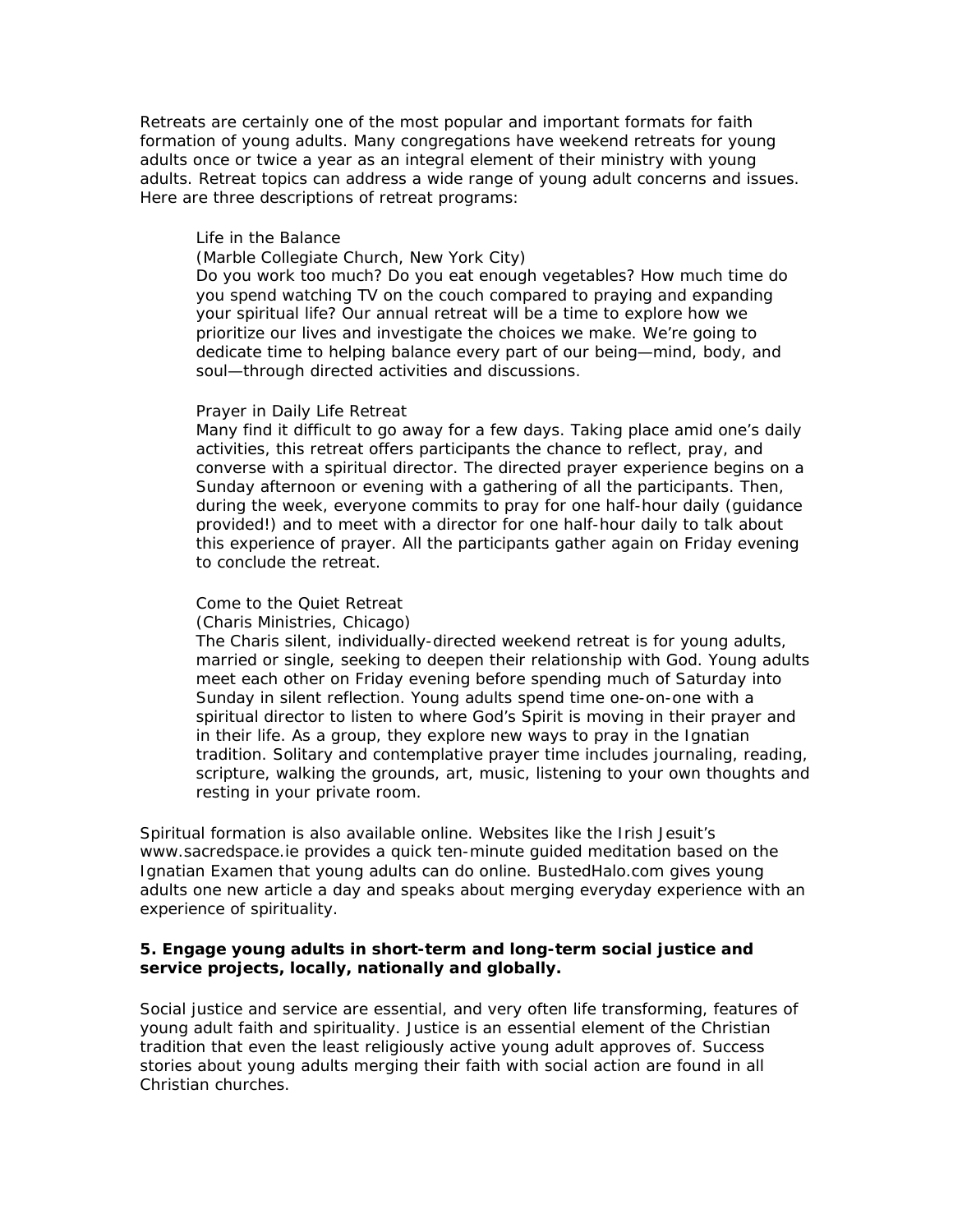Congregations can provide opportunities for young adults to serve others, whether with other young adults or with the whole congregation, as well engaging young adults locally, nationally, and internationally. Many organizations and churches sponsor immersion or extended action projects for young adults, either nationally or internationally. In every young adult service project, it is important to combine service and action with an understanding of social justice so that young adults see the structural dimensions of social issues.

- **Works of service: responding to people in need.** Begin by surveying your community to find local service opportunities, and by identifying places where young adults are already involved. Work with local agencies involved with feeding people, housing people, collecting food and clothing, visiting prisoners, tutoring children, etc. Identify national and international opportunities for service, such as building homes with Habitat for Humanity.
- **Works of justice: addressing the root causes of social problems.**  Justice focuses on the rights of individuals, families, and all creation. It engages young adults in analyzing social situations or social structures, working for long-term social change, and addressing the underlying social causes of individual problems. Working for justice includes writing letters to key people about important social issues and legislation, working with groups to change legislation or budget priorities, and supporting organizations that work for justice. Identify organizations that you can partner with to address justice issues, such as Bread for the World (hunger), the Children's Defense Fund (children's issues), and the ONE Campaign (poverty).

### **6. Develop an online presence.**

The Internet is often the first place that young adults look for anything today. Those ministries that have a presence on the Internet not only have the distinct advantage of being more present to young adults who are anonymously searching for a spiritual message or home, but also have the advantage of providing solid informational sound bytes to feed this generation's need for quick information. To establish an online presence, congregations would be wise to engage young adults in developing and maintaining a web site.

- **Internet ministry.** Simply put, if you do not have a parish website, you do not exist in the minds of young adults. What would it be like if a congregation invested time and energy in developing and maintaining its own web site as a center for young adults? A church web site and e-mail can:
	- o Post worship times and a listing of events
	- o List the faith formation programs and opportunities both in the congregation and in other churches
	- o Provide online small groups, courses, and reading groups (e.g., a book-of-the-month club)
	- o Link young adults to faith formation offerings on other web sites, such as online courses
	- o Deliver timely faith formation resources for young adults on a wide variety of topics and interests that can be targeted to the diversity of the young adult population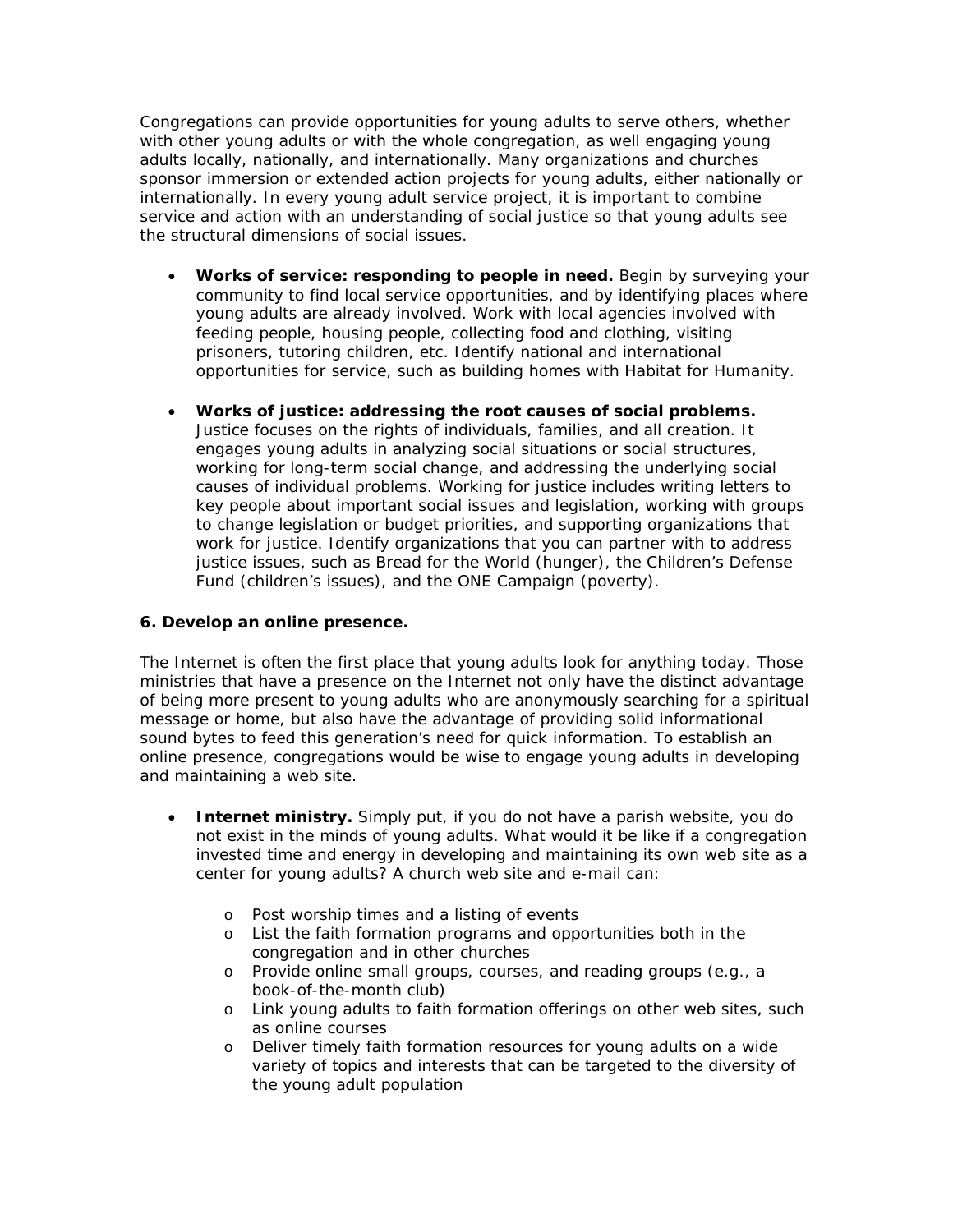- o Provide social networking among other young adults who are taking courses or participating in small group learnin
- o Deliver a daily Bible study to every young adult via the web or e-mail
- o Provide audio and video podcasts of sermons and guest speakers, and link to other sources such as iTunes (and iTunes University)
- o Answer questions by providing a place on the web site for people to ask anonymous questions and have theological experts answer them (see the BustedHalo.com "Question Box" for an example.).

Every church can start a simple blog, which can be developed in the course of 15 minutes, that certainly can suffice as a simple parish web page (Blogger or Wordpress are two favorite software packages). On the front page of your site put the address and worship times of your church and at least the pastor's name, along with a picture of the church in some form.

A church web site will not replace face-to-face faith formation, but it can certainly enhance and expand what congregations are doing and provide new approaches for delivering faith formation to involved and not-yet-involved young adults.

• **Podcasting**. The iPod has become a must-have gadget for all young adults, and now they can listen to you on it if you produce a podcast, which is a short-form radio show that is released on the Internet to subscribers. Podcasts are relatively simple to produce and are fairly low budget items as well, unless you want bells and whistles. Fr. Dave Dwyer wrote an easy to read guide to producing a podcast: find it on www.bustedhalo.com/features/HowToPodcast.htm. One church streamed their Sunday worship live for about a month. In doing so they found that many young adults first viewed the service online, then decided that the church was so vibrant and expressive that they wanted to come and experience the worship service in person.

### **Conclusion**

The research that we have examined has pointed to at least three imperatives for young adult faith formation in congregations:

- Successful religious programming for young adults offers community and spirituality in the context of a clearly defined faith tradition.
- Successful religious programming responds to young adults' felt needs for empowerment, leadership opportunities, responsibility, and accountability, as well as authenticity and accessibility.
- A lack of specificity does not facilitate pluralism and understanding for people of other faiths. Individuals who know who they are and what they believe are able to honestly encounter differences and explore areas of mutuality.

The challenges of young adult faith formation are daunting, but the future depends on how we respond today.

### **Works Cited**